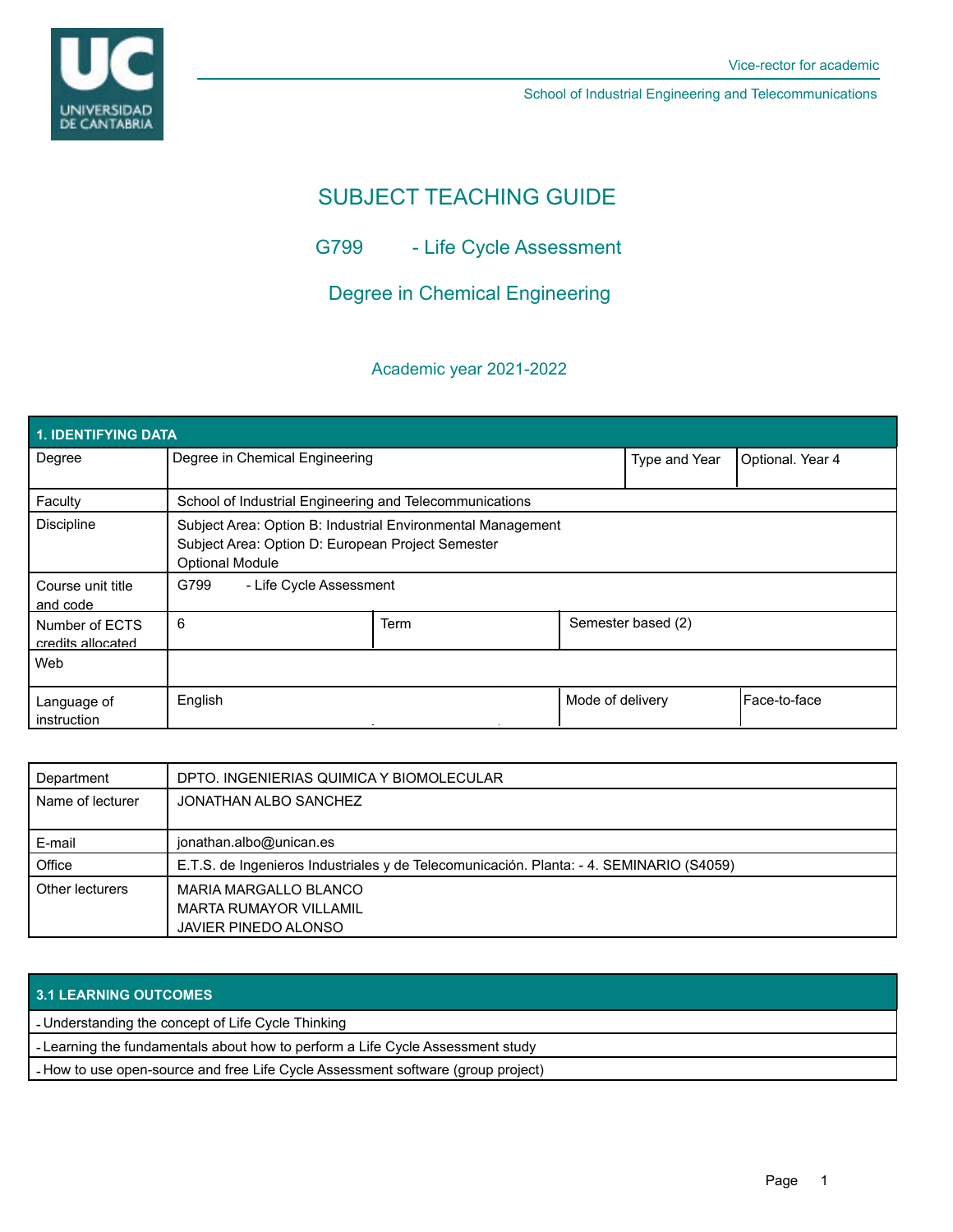

#### School of Industrial Engineering and Telecommunications

#### **4. OBJECTIVES**

Life Cycle Assessment (LCA) is a well-known methodology applied to products, processes and services which considers its full life cycle: from the cradle (as natural resources) to the grave (as air emissions, liquid effluents and solid wastes). The course covers all aspects about how to perform an LCA study: definition of the goal and scope as well as the target audience, gathering data on resource consumption and emissions, burdens to the environment, checking the robustness and significance of results and conclusions, and reporting and reviewing to ensure transparency and quality. This LCA course includes LCA fundamentals as well as practical activities based on group projects . For project development, the students learn how to use open-source and free LCA software.

| <b>6. COURSE ORGANIZATION</b> |                                                                                                                                                                                           |  |
|-------------------------------|-------------------------------------------------------------------------------------------------------------------------------------------------------------------------------------------|--|
|                               | <b>CONTENTS</b>                                                                                                                                                                           |  |
| 11                            | Lecture 1. Life Cycle Assessment fundamentals<br>1.1 Sustainable Development<br>1.2 Development of the LCA concept<br>1.3 Life Cycle Sustainability Assessment<br>1.4 Life Cycle Thinking |  |
| l2                            | Lecture 2. Life Cycle Assessment methodology<br>2.1 Goal and Scope definition<br>2.2 Life Cycle Inventory<br>2.3 Life Cycle Impact Assessment<br>2.4 Interpretation                       |  |
| 13                            | Practical activities. Group projects using LCA software                                                                                                                                   |  |

| <b>7. ASSESSMENT METHODS AND CRITERIA</b>      |              |             |            |               |  |  |
|------------------------------------------------|--------------|-------------|------------|---------------|--|--|
| Description                                    | <b>Type</b>  | Final Eval. | Reassessn  | $\frac{0}{0}$ |  |  |
| Exam corresponding to the lectures             | Written exam | <b>No</b>   | Yes        | 40,00         |  |  |
| Final report of the group project              | Work         | <b>No</b>   | Yes        | 20,00         |  |  |
| Final oral defense of the group project        | Oral Exam    | <b>No</b>   | <b>Yes</b> | 25,00         |  |  |
| Intermediate oral defense of the group project | l Oral Exam  | <b>No</b>   | Yes        | 5,00          |  |  |
| Exercises of Life Cycle Assessment             | <b>Work</b>  | <b>No</b>   | Yes        | 10,00         |  |  |
| <b>TOTAL</b>                                   |              |             |            | 100,00        |  |  |
| <b>Observations</b>                            |              |             |            |               |  |  |

Attendance is strongly recommended to the students. Individual contribution of each student to the group project will be checked in the oral defense of the project during the practical activities.

If the final mark from the test and the group project is below the minimum mark (5.00), the student can pass a retake exam in June (date determined by the ETSIIyT board). An additional retake exam is possible in July (date determined by the ETSIIyT board).

In the event of the course cannot be completed by the established face-to-face mode, all remaining assessment activities will be carried out online using the Moodle platform, with the exception of the oral assessments. The kind of assessment and the share of the final marks will remain the same.

Observations for part-time students

Partial time students can pass the course thanks to the exam corresponding to the lectures that will take place before the start of the group projects. A retake exam is possible in June on a date to be determined. A second retake exam is possible in July on a date to be determined.